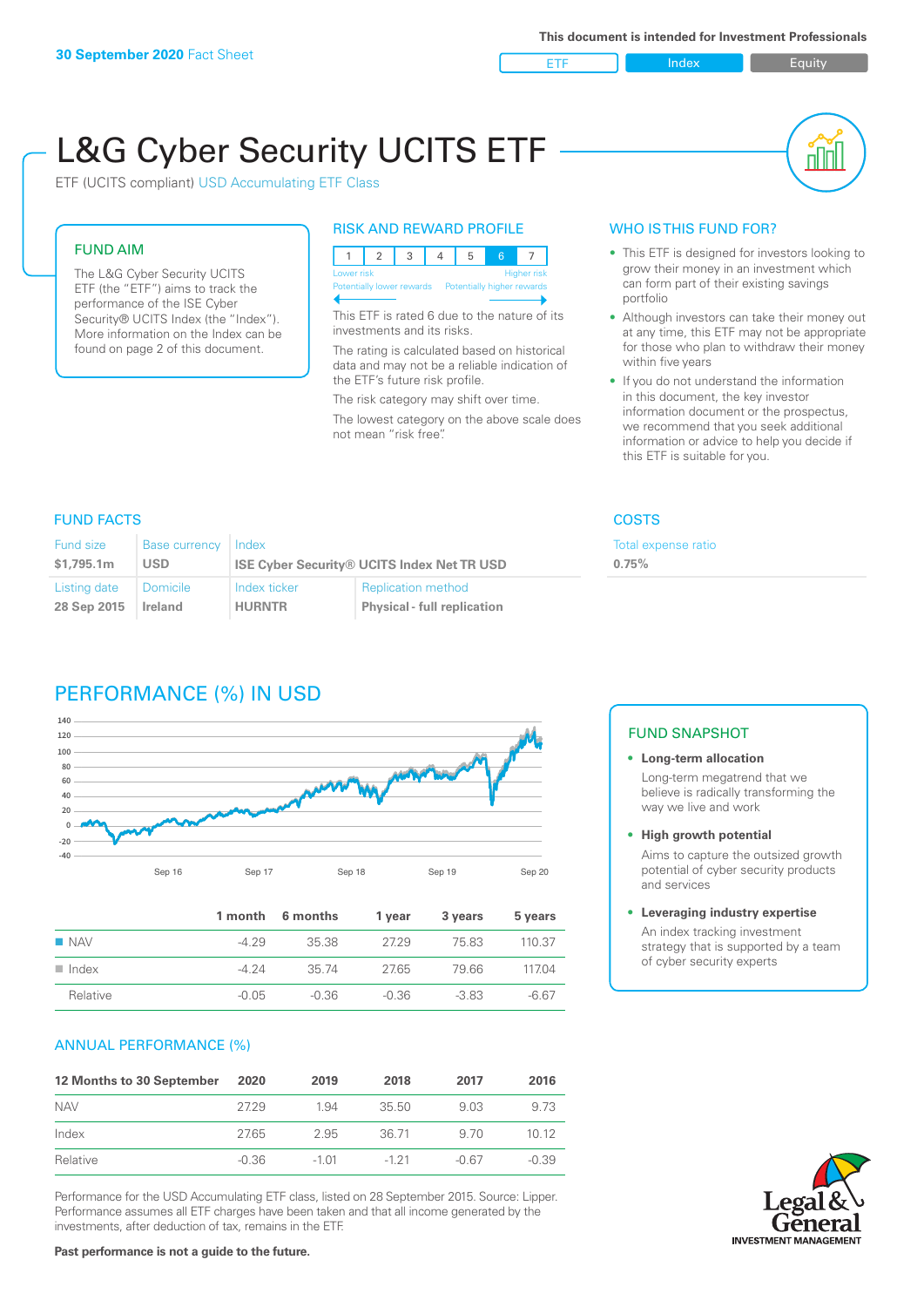# L&G Cyber Security UCITS ETF

ETF (UCITS compliant) USD Accumulating ETF Class

# INDEX BREAKDOWN

The breakdowns below relate to the Index. The ETF's portfolio may deviate from the below. All data source LGIM unless otherwise stated. Totals may not sum to 100% due to rounding.

| <b>SECTOR (%)</b>                     |             | CL                             |
|---------------------------------------|-------------|--------------------------------|
| Information Technology<br>Industrials | 96.1<br>3.9 | - (<br>ΙŚ<br>E<br>$\mathbb{R}$ |





# TOP 10 CONSTITUENTS (%)

| CrowdStrike                              | 3.3 |
|------------------------------------------|-----|
| Cloudflare                               | 2.8 |
| <b>Check Point Software Technologies</b> | 27  |
| Fastly                                   | 27  |
| <b>Fingerprint Cards</b>                 | 27  |
| Trend Micro                              | 26  |
| Palo Alto Networks                       | 26  |
| Nortonl ifel ock                         | 25  |
| Avast                                    | 25  |
| Cyberark                                 | 25  |
|                                          |     |

# INDEX DESCRIPTION

The Index aims to track the performance of a basket of stocks of companies that are actively engaged in providing cyber security technology and services.

The Index is comprised of companies which are publically traded on various stock exchanges around the world that generate a material proportion of their revenues from the cyber security industry. The industry is deemed to be comprised of companies in the following two subsectors: (1) Infrastructure Providers that develop hardware and software for safeguarding internal and external access to files, websites and networks; and (2) Service Providers that provide consulting and secure cyber-based services.

A company is only eligible for inclusion in the Index if it is of a sufficient size (determined by reference to the total market value of its shares) and it is sufficiently "liquid" (a measure of how actively its shares are traded on a daily basis).

Within the Index, the weights allocated to the Infrastructure Provider and Service Provider subsectors are determined by reference to the relative size of each sector (i.e. the total market value of the shares of all companies within each subsector). Initially, the companies are equally weighted within each subsector. However, an adjustment to the weights is made if any company falls short of a liquidity test that is applied to each company individually.

# INVESTMENT MANAGER

GO ETF Solutions LLP is the investment manager for each of the exchange traded funds (ETFs) issued by Legal & General UCITS ETF Plc and is responsible for the day-to-day investment management decisions for this ETF. The team is highly experienced with respect to all aspects relating to the management of an ETF portfolio, including collateral management, OTC swap trading, adherence to UCITS regulations and counterparty exposure and monitoring.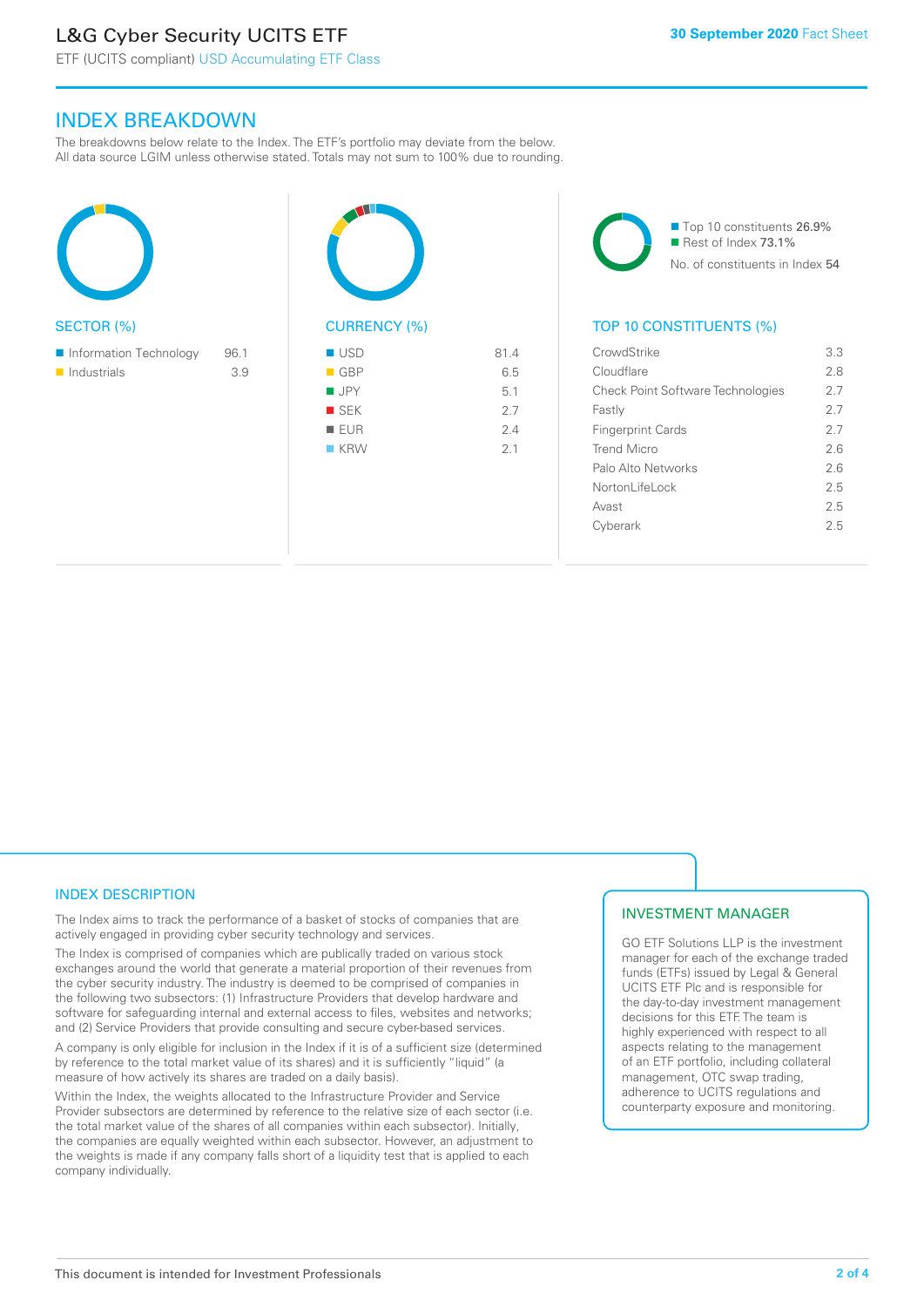# L&G Cyber Security UCITS ETF

ETF (UCITS compliant) USD Accumulating ETF Class

# KEY RISKS

- The value of an investment and any income taken from it is not guaranteed and can go down as well as up; you may not get back the amount you originally invested.
- An investment in the ETF involves a significant degree of risk. Any decision to invest should be based on the information contained in the relevant prospectus. Prospective investors should obtain their own independent accounting, tax and legal advice and should consult their own professional advisers to ascertain the suitability of the ETF as an investment.
- The value of the shares in the ETF is directly affected by increases and decreases in the value of the Index. Accordingly the value of a share in the ETF may go up or down and a shareholder may lose some or the entire amount invested.
- The ETF's ability to closely track the Index will be affected by its ability to purchase and/or sell the Index constituents and any legal or regulatory restrictions or disruptions affecting them.
- The ETF's ability to closely track the Index will also be affected by transaction costs and taxes incurred when adjusting its investment portfolio generally and/ or to mirror any periodic adjustments to the constituents of the Index. There can be no certainty that ETF shares can always be bought or sold on a stock exchange or that the market price at which the ETF shares may be traded on a stock exchange will reflect the performance of the Index.
- The ETF is subject to the risk that third party service providers (such as a bank entering into swaps with the ETF or the ETF's depositary) may go bankrupt or fail to pay money due to the ETF or return property belonging to the ETF.
- As the Index includes micro, small and medium-sized publicly traded companies, the ETF is subject to the risk that such companies may be more vulnerable to adverse business or economic events and greater and more unpredictable price changes than larger companies or the stock market as a whole.
- The ETF is subject to the risks associated with technology-focused companies and are particularly vulnerable to rapid developments in technology (which may leave their products out-of-date), government regulation and competition from domestic and foreign competitors who may have lower production costs. Such companies may also have difficulties establishing and maintaining patents, copyrights, trademarks and trade secrets relating to their products which could negatively affect their value.

For more information, please refer to the key investor information document on our website Ø

# TRADING INFORMATION

| <b>Exchange</b>           | <b>Currency ISIN</b> |                     | <b>SEDOL</b>   | <b>Ticker</b> | <b>Bloomberg</b> |
|---------------------------|----------------------|---------------------|----------------|---------------|------------------|
| London Stock Exchange USD |                      | IE00BYPLS672        | <b>BYPLS67</b> | <b>USPY</b>   | USPY IN          |
| London Stock Exchange GBP |                      | IE00BYPLS672        | BYRGP36        | <b>ISPY</b>   | ISPY I N         |
| Borsa Italiana            | <b>EUR</b>           | IE00BYPLS672        | <b>BYV7098</b> | <b>ISPY</b>   | <b>ISPY IM</b>   |
| Deutsche Börse            | <b>EUR</b>           | <b>IFOORYPLS672</b> | BYRMFH8 USPY   |               | <b>USPY GY</b>   |
| <b>SIX Swiss Exchange</b> | CHF                  | IE00BYPLS672        | <b>RYSXHT6</b> | <b>ISPY</b>   | <b>ISPY SW</b>   |
| <b>NYSE Euronext</b>      | FUR                  | IF00BYPLS672        | <b>BE33SD9</b> | ISPY          | <b>ISPY NA</b>   |

The currency shown is the trading currency of the listing.



# SPOTLIGHT ON LEGAL & GENERAL INVESTMENT MANAGEMENT

We are one of Europe's largest asset managers and a major global investor, with assets under management of €1,369.6 billion (as at 30 June 2020). We work with a wide range of global clients, including pension schemes, sovereign wealth funds, fund distributors and retail investors.

Source: LGIM internal data as at 30 June 2020. The AUM disclosed aggregates the assets managed by LGIM in the UK, LGIMA in the US and LGIM Asia in Hong Kong. The AUM includes the value of securities and derivatives positions.

# COUNTRY REGISTRATION



# TO FIND OUT MORE



#### **Index Disclaimer**

Nasdaq, Inc. and its respective affiliates do not guarantee the accuracy and/or the completeness of the ISE Cyber Security® UCITS Index (the "Index") or any data included therein and Nasdaq, Inc. and its respective affiliates shall have no liability for any errors, omissions, or interruptions therein. Nasdaq, Inc. and its respective affiliates make no warranty, express or implied, as to results to be obtained by the adviser, owners of the ETF, or any other person or entity from the use of the Index or any data included therein. Nasdaq, Inc. and its respective affiliates make no express or implied warranties, and expressly disclaim all warranties, of merchantability or fitness for a particular purpose or use with respect to the Index or any data included therein. Without limiting any of the foregoing, in no event shall Nasdaq, Inc. or its respective affiliates have any liability for any lost profits or indirect, punitive, special or consequential damages or losses, even if notified of the possibility of such damages.